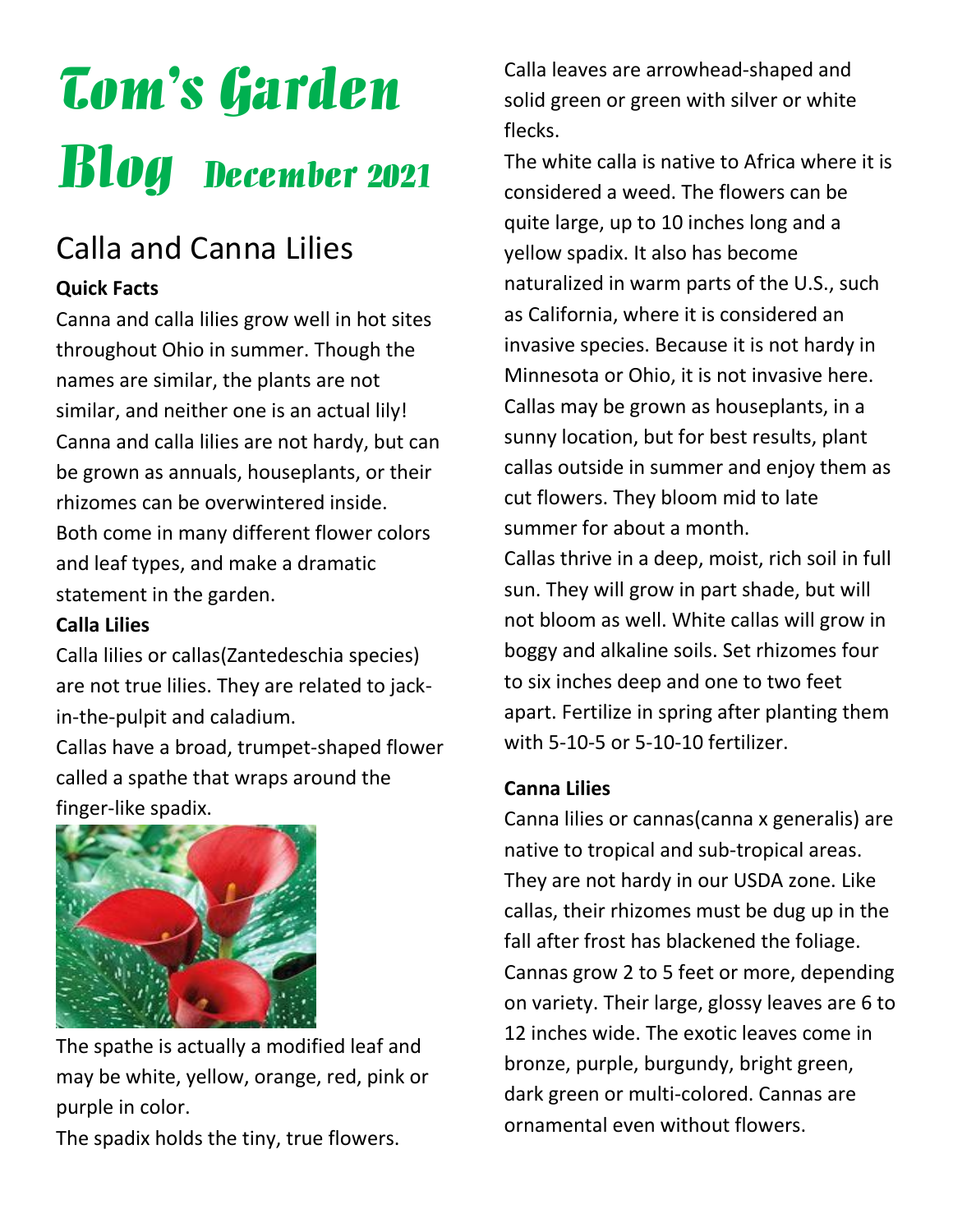

Their blossoms are clustered at the top of flower spikes which can be up to one foot long. Blossom size varies with species, and colors can be red, rose/pink, yellow, orange, salmon and red with yellow. They make a very tropical-like planting for a large container, in raised beds or as a background plant. The flowers attract bumblebees and hummingbirds. Cannas may be started indoors by planting them in pots, then transplanting them outside. They can also be planted into the garden soil when it has warmed and all danger of frost has passed. Plant the rhizomes 3 to 4 inches deep and 1 to 3 feet apart. Cannas grow best in full sun and hot weather, providing they have enough moisture and soil high in organic matter. They bloom mid-summer to frost. In fall, dig up the rhizomes, cut the stems back to 2 to 3 inches, and let them dry.



Leave them in a box in the basement or somewhere cool where they will not freeze. When dividing in spring, each piece must have an eye, or growing point on it. *Extension.umu.edu/flowers/calla-and-canna-lilies*

I was taught by my grandfather to love and value native bees, spiders, snakes and other creepy crawly critters. These are pollinators, predators and beneficials that help maintain our gardens and landscapes. The move to kill all insects and so-called pests comes from manufacturers who make lots of money selling pesticides and herbicides.

More and more people are beginning to realize that we are in danger of losing all those little things that run the world and are all interconnected. We need to take care of the tiny creatures that we have been trained to be afraid of and let them take care of us……Tom